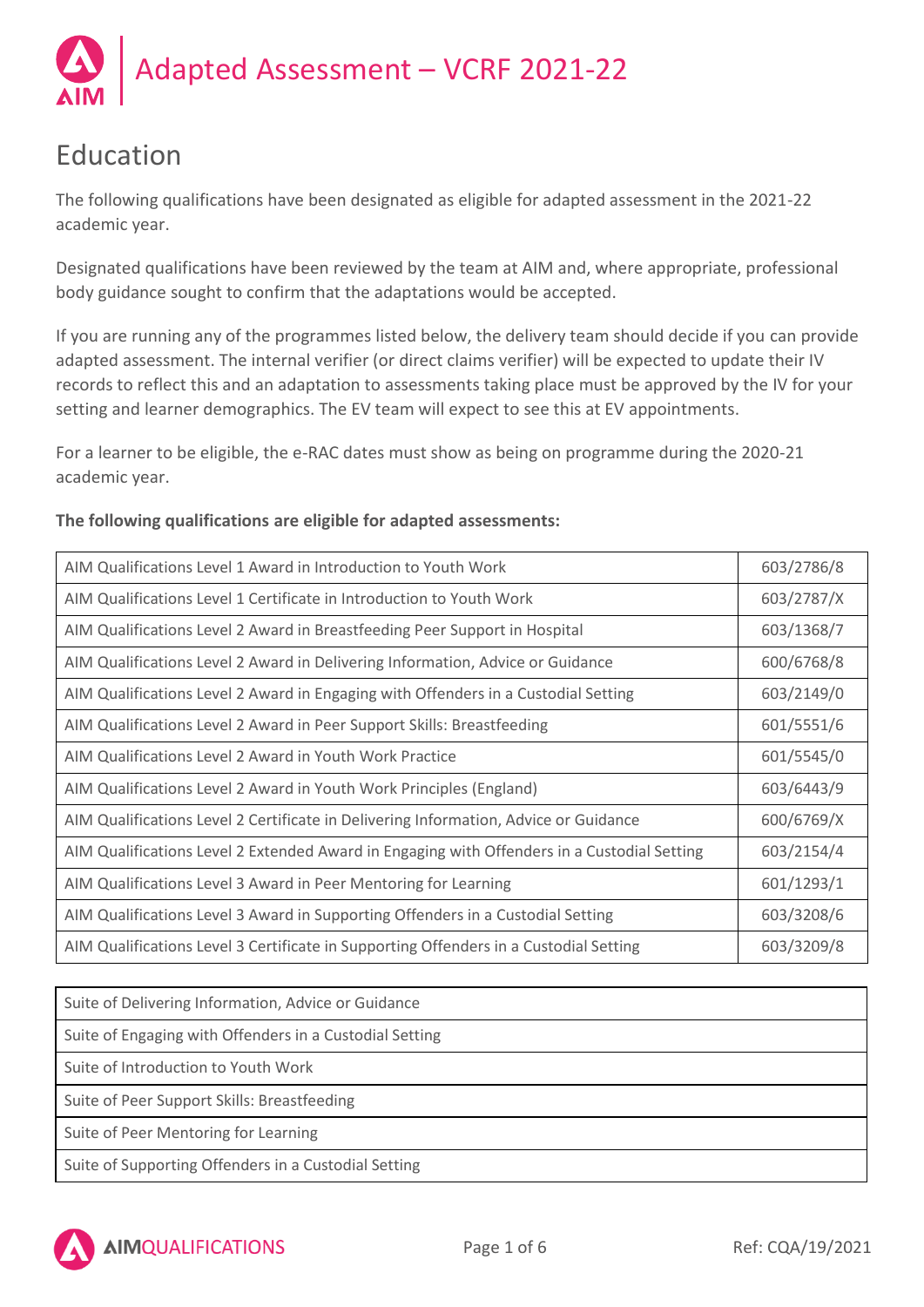

# Adaptations applicable to the requirements in the qualification handbook

These qualification suites may require an element of evidencing practical skills and adaptations allow learners to evidence this but with simulation and remote observations. Any witness statements may be completed by a supervisor and submitted to the assessor for assessment.

### **Practical activity**

Evidence may be assessed by direct observation of performance and must consist of **at least two of the following:**

- annotated photographs
- detailed witness statements, these can be completed by a supervisor and then assessed by the assessor
- video (with narration or written log)
- learner log/evaluation
- peer observation report
- remote observation this will be evidenced by recording of the observation or screen shots/transcripts

#### **Artefact/product evidence and resource requirements**

Where the unit requires learners to produce an artefact or physical product, the artefact or product must be provided for the Internal and External Verifier unless this is impractical (for example if the product is consumable), in which case several annotated photographs, audio or video recordings of the artefact are acceptable evidence. This will apply to those unable to provide physical evidence for external verification.

**Subject focused** components could be prioritised to be completed when learners are on site due to the specialist nature of standards linked to them (accommodating specialist work area, protective personal equipment and specialist equipment).

#### **The direct observation of learners' practical ability by a qualified assessor could include:**

- practical skills and range assessments carried out on 'clients' from the learner's educational or workplace bubble
- evidence collection could be cross referenced from another component already achieved to cover a range
	- clustering the performance of multiple treatments and services on individual 'clients'/learners to maximise the evidence opportunities of performance criteria and range, limiting close proximity timescales associated with providing treatments or services to increased numbers of clients
- any components which state that observation of practical ability must be shown as part of the assessment criteria can be presented remotely and with use of video/photographs